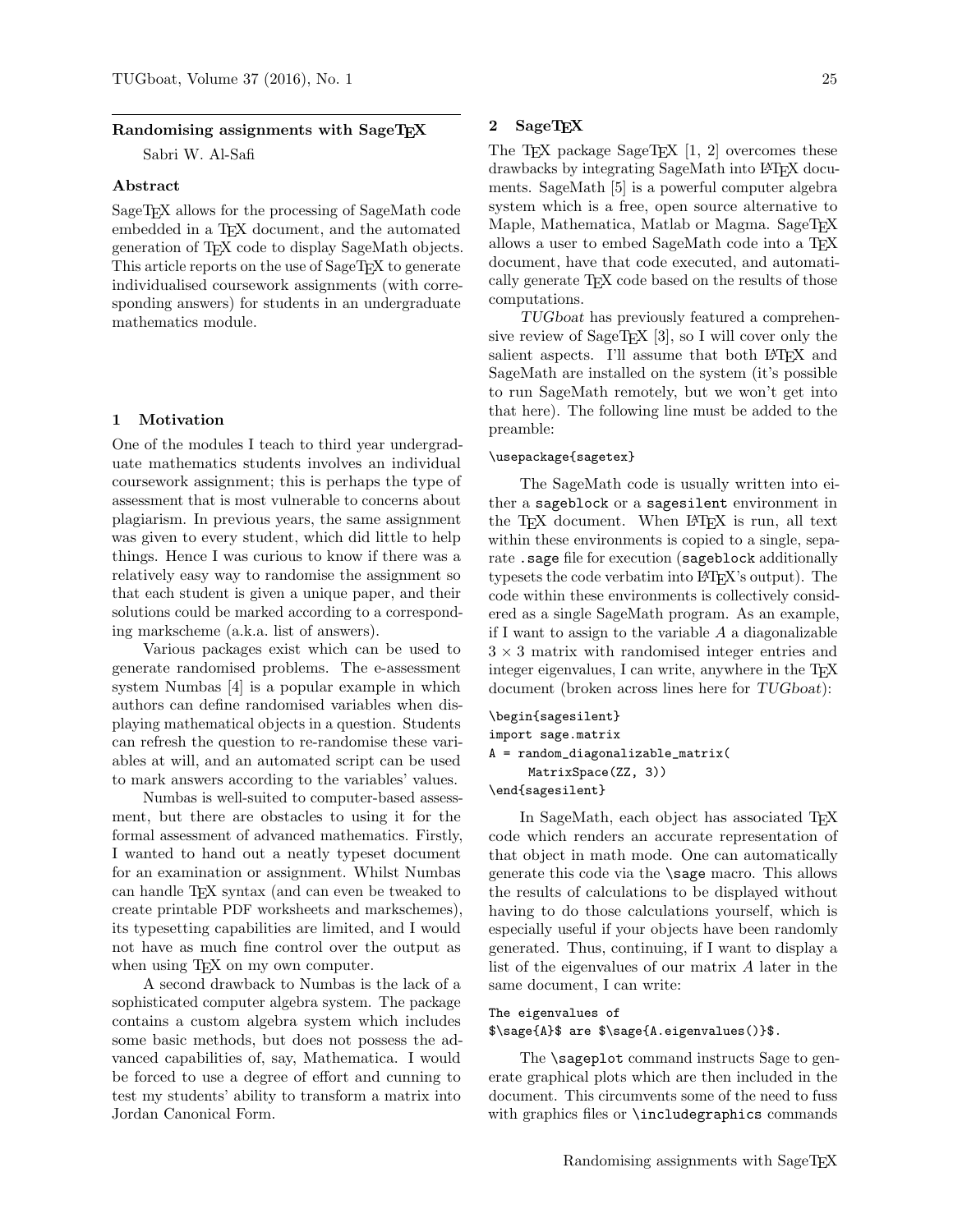(since SageTEX does it for you). Again, this can also be useful when applied to functions that depend on randomly generated variables.

```
\begin{sagesilent}
r = ZZ.random-element(10)\end{sagesilent}
\sageplot{plot(sin(r*x), x, 0, 2*pi)} .
```
Getting SageMath to evaluate the SageMath code, produce plots and generate TEX code requires an additional couple of steps when compiling the document. When LATEX is first run on the .tex file, an auxiliary file with the extension .sagetex.sage is generated. The user must then run SageMath on this file, before running LATEX once again on the original .tex file. This series of steps can become tedious, although it is straightforward to automate (as I describe in the next section) and is only necessary when the SageMath commands are changed.

# 3 Method for individualising assignments

The assignment and the markscheme were written as separate TFX documents (Questions.tex and Answers.tex) to avoid having to split several PDF files into two. They were individualised by heavy use of randomly generated SageMath objects, so that although the students were required to use the same mathematical techniques, they would be applying them to different numbers, matrices and functions.

I needed the markscheme to use the same randomised objects as the assignment, therefore I needed control over the random state of the SageMath program. This was achieved by setting the same random seed at the beginning of Questions.tex and Answers.tex, which was read from a text file named random seed.txt:

```
\begin{sagesilent}
set_random_seed(
 int( open('random_seed.txt').read() ) )
\end{sagesilent}
```
In addition, any creation of a random object in Questions.tex had to be mirrored by the exact same operation in Answers.tex. I was otherwise free to use SageMath to compute and display anything I wanted in the markscheme. This even included plotting functions, against which the student's own plots could be checked. The random seed approach had the added bonus that in order to re-generate the assignment or markscheme for a given student at any time, one could simply write the appropriate number into random\_seed.txt.

The random seeds were chosen to correspond to the students' university numbers so that they were

unique to each student and easy to recover. It was straightforward to export the relevant list of student numbers from the university's online learning environment, strip out all alphabetic characters, and save it to the file student\_numbers.csv. The subsequent 6-digit numbers were used in turn to set the random seed at the beginning of both Questions.tex and Answers.tex. For both of these files the "TEX-SageMath–T<sub>E</sub>X" compilation procedure was carried out as outlined in the previous section, and the output PDF was renamed according to the student number. This whole process was entirely automated by the following Python script, named (for myself) compile.py:

```
import subprocess
import os
def CompileSageTex(fileName):
subprocess.call(['pdflatex', fileName+'.tex'])
subprocess.call(['sage',
                fileName+'.sagetex.sage'])
subprocess.call(['pdflatex', fileName+'.tex'])
for seed in open('student_numbers.csv')
            .read().split(','):
open('random_seed.txt', 'w+').write(seed+'\n')
CompileSageTex('Questions')
CompileSageTex('Answers')
os.rename('Questions.pdf',
          'Assignment_'+seed+'.pdf')
os.rename('Answers.pdf',
          'Markscheme_'+seed+'.pdf')
```
The assignments were then ready to be sent to the students using a mail merge.

### 4 Observations

One of the drawbacks to SageMath and SageTFX is the initial difficulty of installation. SageMath is most at home in a Unix environment; using it on a Windows system requires a virtual machine, which makes SageTEX a much less viable option. It is possible to run SageMath remotely, but it may not be very easy to do this in an automated fashion as presented here. However, once I had configured SageT<sub>EX</sub> on my system, I found it intuitive and powerful.

SageTEX adds a significant amount of time to the compilation process. On my laptop running GNU/Linux, a test run of compile.py using a string of ten student numbers took a little over two minutes to produce assignment and markscheme documents with sizes roughly 123kb and 152kb respectively. If the CompileSageTex function was stripped down to a single call to pdflatex, it took about five seconds.